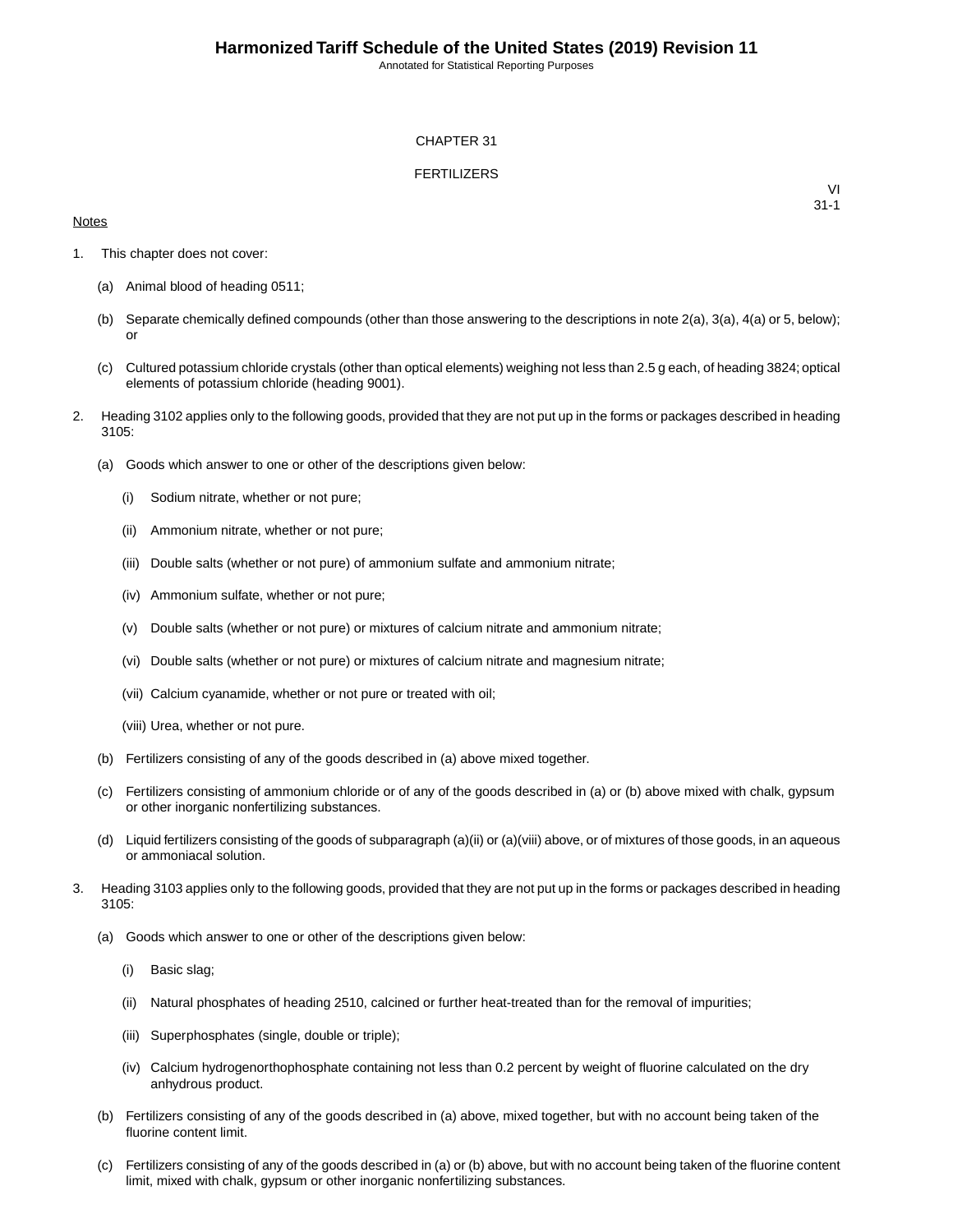## **Harmonized Tariff Schedule of the United States (2019) Revision 11**

Annotated for Statistical Reporting Purposes

Notes (con.) VI 31-2

- 4. Heading 3104 applies only to the following goods, provided that they are not put up in the forms or packages described in heading 3105:
	- (a) Goods which answer to one or other of the descriptions given below:
		- (i) Crude natural potassium salts (for example, carnallite, kainite and sylvite);
		- (ii) Potassium chloride, whether or not pure, except as provided in note 1(c) above;
		- (iii) Potassium sulfate, whether or not pure;
		- (iv) Magnesium potassium sulfate, whether or not pure.
	- (b) Fertilizers consisting of any of the goods described in (a) above mixed together.
- 5. Ammonium dihydrogenorthophosphate (monoammonium phosphate) and diammonium hydrogenorthophosphate (diammonium phosphate), whether or not pure, and intermediates thereof, are to be classified in heading 3105.
- 6. For the purposes of heading 3105, the term "other fertilizers" applies only to products of a kind used as fertilizers and containing, as an essential constituent, at least one of the fertilizing elements nitrogen, phosphorus or potassium.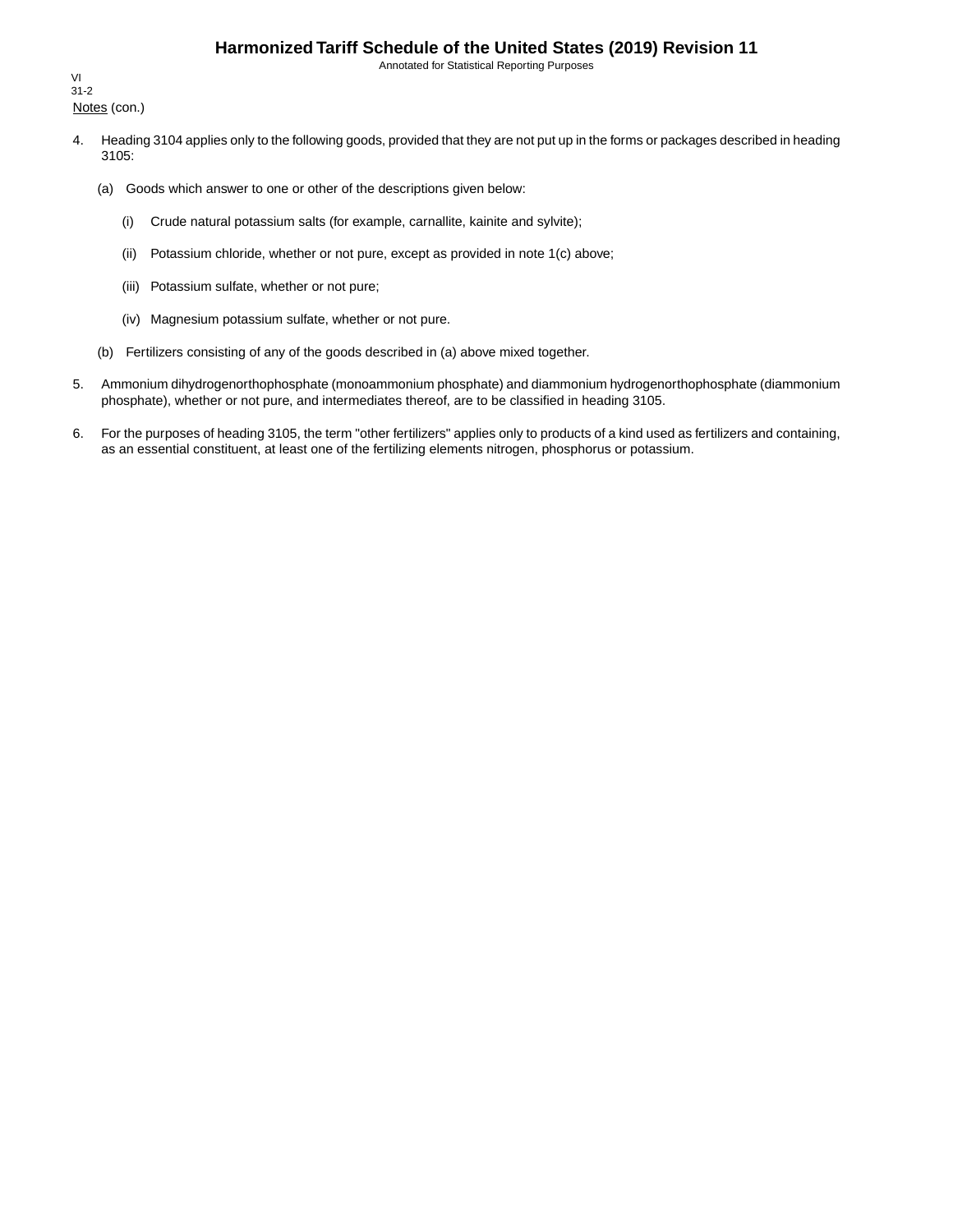# **Harmonized Tariff Schedule of the United States (2019) Revision 11**

Annotated for Statistical Reporting Purposes

| Heading/              | Stat.       |                                                                                                                                   | Unit           | Rates of Duty      |                         |      |
|-----------------------|-------------|-----------------------------------------------------------------------------------------------------------------------------------|----------------|--------------------|-------------------------|------|
| Subheading            | Suf-<br>fix | <b>Article Description</b>                                                                                                        | of<br>Quantity | General            | $\mathbf{1}$<br>Special | 2    |
| 3101.00.00            |             | 00 Animal or vegetable fertilizers, whether or not mixed together<br>or chemically treated; fertilizers produced by the mixing or |                |                    |                         | Free |
| 3102<br>3102.10.00    |             | Mineral or chemical fertilizers, nitrogenous:                                                                                     |                |                    |                         | Free |
|                       | 10          |                                                                                                                                   |                |                    |                         |      |
|                       | 30          | Other:<br>Diesel exhaust fluid (DEF) of a kind meeting ISO                                                                        |                |                    |                         |      |
|                       | 50          | Ammonium sulfate; double salts and mixtures of ammonium<br>sulfate and ammonium nitrate:                                          |                |                    |                         |      |
| 3102.21.00 00         |             |                                                                                                                                   |                |                    |                         | Free |
| 3102.29.00 00         |             |                                                                                                                                   |                |                    |                         | Free |
| 3102.30.00 00         |             | Ammonium nitrate, whether or not in aqueous solution t  Free <sup>14</sup>                                                        |                |                    |                         | Free |
| 3102.40.00 00         |             | Mixtures of ammonium nitrate with calcium carbonate or                                                                            |                |                    |                         | Free |
| 3102.50.00 00         |             |                                                                                                                                   |                |                    |                         | Free |
| 3102.60.00 00         |             | Double salts and mixtures of calcium nitrate and                                                                                  |                |                    |                         | Free |
| 3102.80.00 00         |             | Mixtures of urea and ammonium nitrate in aqueous or                                                                               |                |                    |                         | Free |
| 3102.90.01            | 00          | Other, including mixtures not specified in the foregoing                                                                          |                |                    |                         | Free |
| 3103                  |             | Mineral or chemical fertilizers, phosphatic:<br>Superphosphates:                                                                  |                |                    |                         |      |
| 3103.11.00 00         |             | Containing by weight 35 percent or more of                                                                                        |                |                    |                         | Free |
| 3103.19.00 00         |             |                                                                                                                                   |                |                    |                         | Free |
| 3103.90.01            | 00          |                                                                                                                                   |                |                    |                         | Free |
| 3104<br>3104.20.00 00 |             | Mineral or chemical fertilizers, potassic:                                                                                        |                |                    |                         | Free |
| 3104.30.00 00         |             |                                                                                                                                   |                |                    |                         | Free |
| 3104.90.01 00         |             |                                                                                                                                   |                | Free $\frac{1}{2}$ |                         | Free |
|                       |             |                                                                                                                                   |                |                    |                         |      |

VI 31-3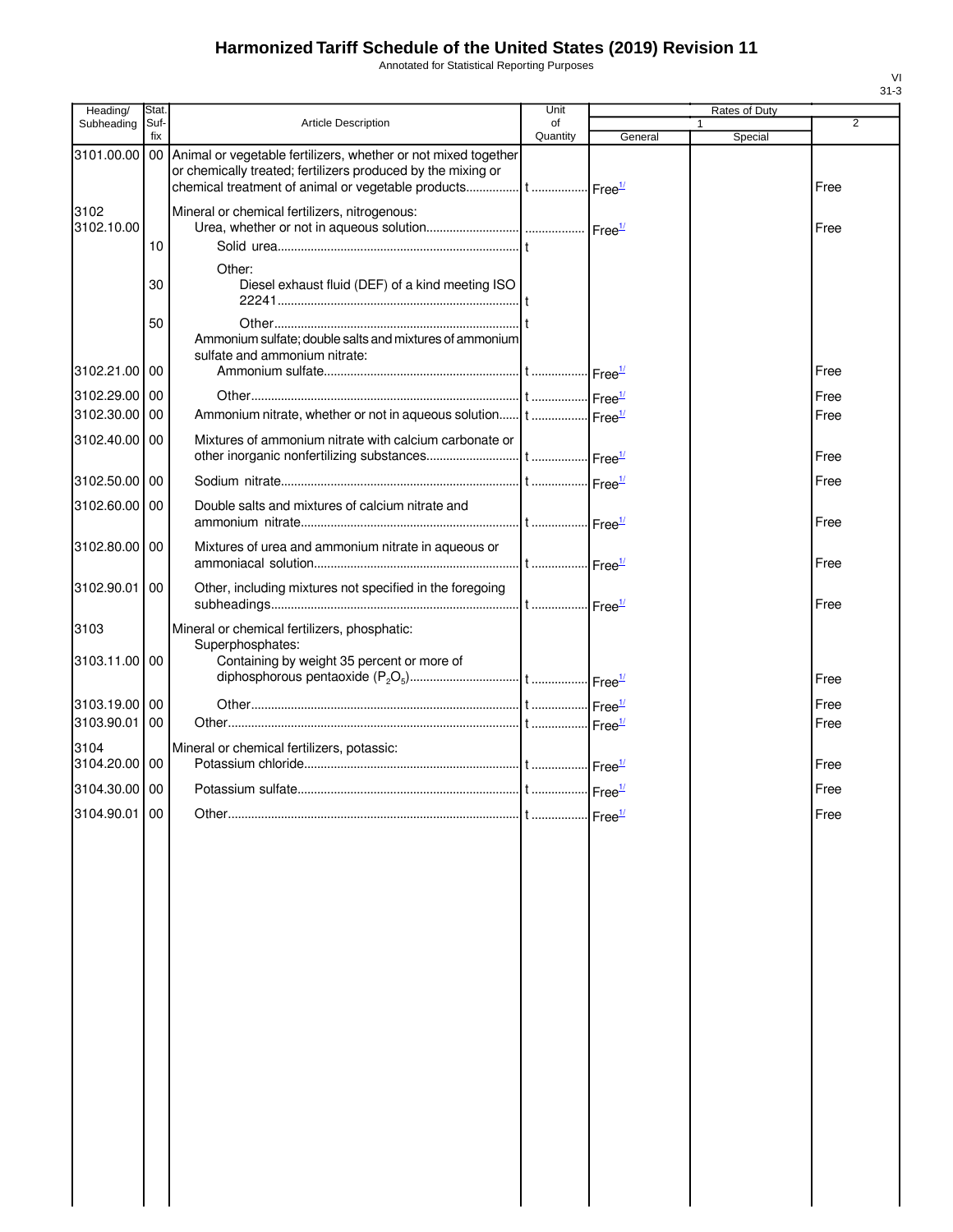# **Harmonized Tariff Schedule of the United States (2019) Revision 11**

Annotated for Statistical Reporting Purposes

| Heading/           | Stat.       |                                                                                                                                                                                                                                                                                                                           | Unit           |         | Rates of Duty |      |
|--------------------|-------------|---------------------------------------------------------------------------------------------------------------------------------------------------------------------------------------------------------------------------------------------------------------------------------------------------------------------------|----------------|---------|---------------|------|
| Subheading         | Suf-<br>fix | Article Description                                                                                                                                                                                                                                                                                                       | of<br>Quantity | General | 1<br>Special  | 2    |
| 3105<br>3105.10.00 | 00          | Mineral or chemical fertilizers containing two or three of the<br>fertilizing elements nitrogen, phosphorus and potassium; other<br>fertilizers; goods of this chapter in tablets or similar forms or<br>in packages of a gross weight not exceeding 10 kg:<br>Products of this chapter in tablets or similar forms or in |                |         |               |      |
|                    |             | packages of a gross weight not exceeding 10 kg kg Free <sup>1/</sup>                                                                                                                                                                                                                                                      |                |         |               | Free |
| 3105.20.00         | 00          | Mineral or chemical fertilizers containing the three fertilizing                                                                                                                                                                                                                                                          |                |         |               | Free |
| 3105.30.00         | 00          | Diammonium hydrogenorthophosphate (Diammonium                                                                                                                                                                                                                                                                             |                |         |               | Free |
| 3105.40.00         |             | Ammonium dihydrogenorthophosphate (Monoammonium<br>phosphate) and mixtures thereof with diammonium<br>hydrogenorthophosphate (Diammonium phosphate)  Free <sup>1/</sup>                                                                                                                                                   |                |         |               | Free |
|                    | 10          | Ammonium dihydrogenorthophosphate                                                                                                                                                                                                                                                                                         |                |         |               |      |
|                    | 50          | Other mineral or chemical fertilizers containing the two<br>fertilizing elements nitrogen and phosphorus:                                                                                                                                                                                                                 |                |         |               |      |
| 3105.51.00         | 00          |                                                                                                                                                                                                                                                                                                                           |                |         |               | Free |
| 3105.59.00         | 00          |                                                                                                                                                                                                                                                                                                                           |                |         |               | Free |
| 3105.60.00         | 00          | Mineral or chemical fertilizers containing the two fertilizing                                                                                                                                                                                                                                                            |                |         |               | Free |
| 3105.90.00         |             |                                                                                                                                                                                                                                                                                                                           |                |         |               | Free |
|                    | 10          |                                                                                                                                                                                                                                                                                                                           |                |         |               |      |
|                    | 50          |                                                                                                                                                                                                                                                                                                                           |                |         |               |      |
|                    |             |                                                                                                                                                                                                                                                                                                                           |                |         |               |      |
|                    |             |                                                                                                                                                                                                                                                                                                                           |                |         |               |      |
|                    |             |                                                                                                                                                                                                                                                                                                                           |                |         |               |      |
|                    |             |                                                                                                                                                                                                                                                                                                                           |                |         |               |      |
|                    |             |                                                                                                                                                                                                                                                                                                                           |                |         |               |      |
|                    |             |                                                                                                                                                                                                                                                                                                                           |                |         |               |      |
|                    |             |                                                                                                                                                                                                                                                                                                                           |                |         |               |      |
|                    |             |                                                                                                                                                                                                                                                                                                                           |                |         |               |      |
|                    |             |                                                                                                                                                                                                                                                                                                                           |                |         |               |      |
|                    |             |                                                                                                                                                                                                                                                                                                                           |                |         |               |      |
|                    |             |                                                                                                                                                                                                                                                                                                                           |                |         |               |      |
|                    |             |                                                                                                                                                                                                                                                                                                                           |                |         |               |      |
|                    |             |                                                                                                                                                                                                                                                                                                                           |                |         |               |      |
|                    |             |                                                                                                                                                                                                                                                                                                                           |                |         |               |      |
|                    |             |                                                                                                                                                                                                                                                                                                                           |                |         |               |      |
|                    |             |                                                                                                                                                                                                                                                                                                                           |                |         |               |      |
|                    |             |                                                                                                                                                                                                                                                                                                                           |                |         |               |      |
|                    |             |                                                                                                                                                                                                                                                                                                                           |                |         |               |      |
|                    |             |                                                                                                                                                                                                                                                                                                                           |                |         |               |      |
|                    |             |                                                                                                                                                                                                                                                                                                                           |                |         |               |      |
|                    |             |                                                                                                                                                                                                                                                                                                                           |                |         |               |      |
|                    |             |                                                                                                                                                                                                                                                                                                                           |                |         |               |      |
|                    |             |                                                                                                                                                                                                                                                                                                                           |                |         |               |      |
|                    |             |                                                                                                                                                                                                                                                                                                                           |                |         |               |      |
|                    |             |                                                                                                                                                                                                                                                                                                                           |                |         |               |      |
|                    |             |                                                                                                                                                                                                                                                                                                                           |                |         |               |      |
|                    |             |                                                                                                                                                                                                                                                                                                                           |                |         |               |      |
|                    |             |                                                                                                                                                                                                                                                                                                                           |                |         |               |      |

VI 31-4